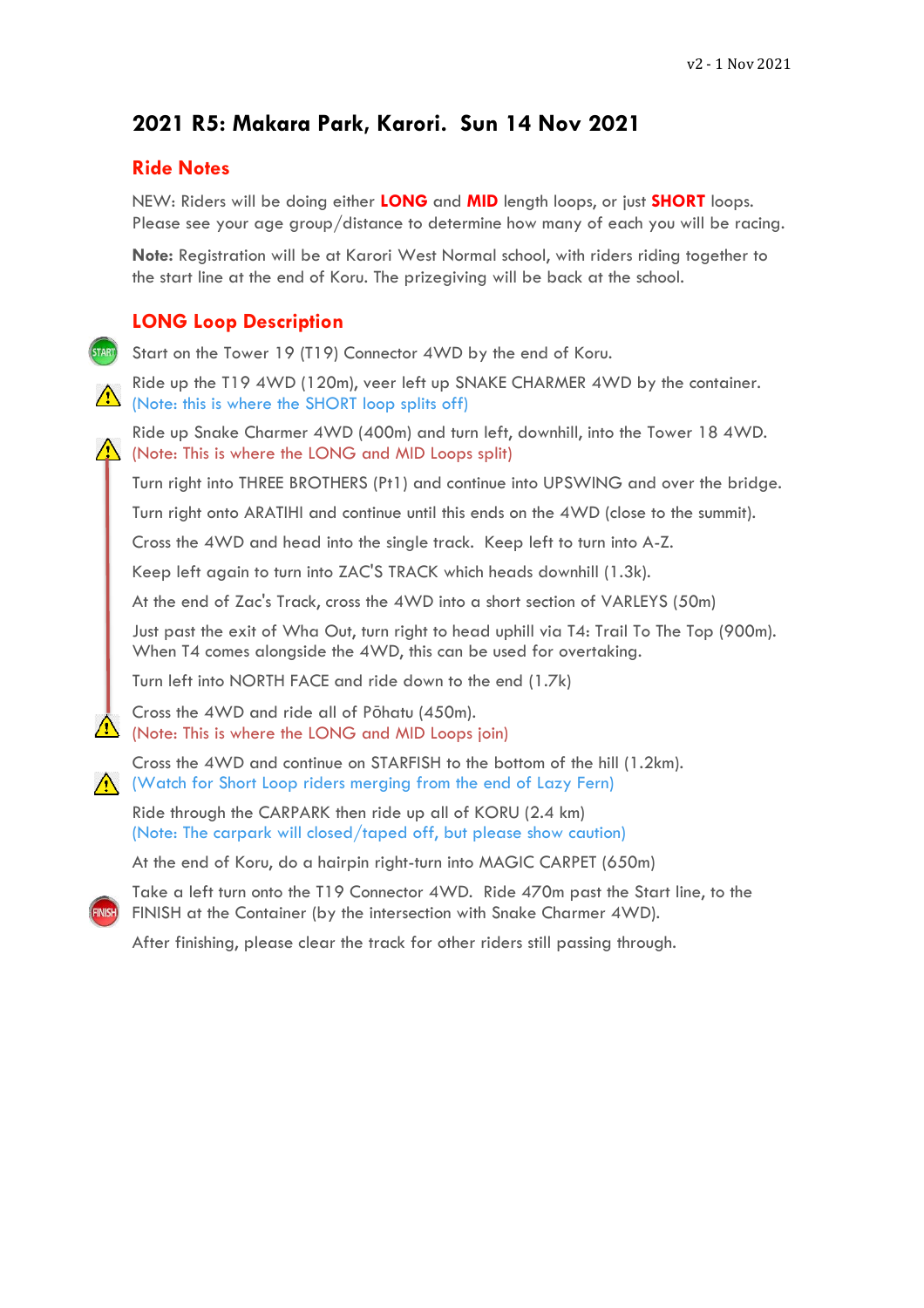### **MID Loop Description**

Start on the Tower 19 (T19) Connector 4WD by the end of Koru.

Ride up the T19 4WD (120m), veer left up SNAKE CHARMER 4WD by the container. (Note: this is where the SHORT loop splits off)

Ride up Snake Charmer 4WD (400m). Ignore the Arlington Rd Connector on your right.

Veer right (uphill) at the intersection with Tower 18 Connector (from Missing Link).  $\sqrt{N}$  (Note: This is where the LONG and MID Loops split)

After 100m, turn right into THREE BROTHERS - PART 2 (540m).

Turn left to ride the ARLINGTON RD CONNECTOR up and over a steep rise (250m)

Turn right at the 4WD bend and then right into Pōhatu (450m). (Note: This is where the LONG and MID Loops join)

Cross the 4WD and continue on STARFISH to the bottom of the hill (1.2km).

(Watch for Short Loop riders merging from the end of Lazy Fern)

Ride through the CARPARK then ride up all of KORU (2.4 km) (Note: The carpark will closed/taped off, but please show caution)

At the end of Koru, do a hairpin right-turn into MAGIC CARPET (650m)

Take a left turn onto the T19 Connector 4WD. Ride 470m past the Start line, to the FINISH at the Container (by the intersection with Snake Charmer 4WD).

After finishing, please clear the track for other riders still passing through.

### **Short Loop Description**

**STARD** Start on the Tower 19 (T19) Connector 4WD by the end of Koru.

Ride up the T19 4WD (120m), turning right into SNAKE CHARMER 4WD by the container.  $\triangle$  (Note: this is where the LONG loop splits off)

Turn right into BIG TOM'S WHEELIE (170m)

**U11 only:** Take the right-fork option into LAZY FERN (160m) and ride this to the bottom. (Beware of riders merging in from both SWIGG then Starfish towards the end)

**U13 and older:** Take the left-fork option into SWIGG and ride to the bottom (Beware of U11 riders merging in from Lazy Fern then SWIGG towards the end)

Ride through the CARPARK then ride all of KORU (2.4 km) (Note: The carpark will closed/taped off, but please show caution)

At the end of Koru, do a hairpin right-turn into MAGIC CARPET (650m)

Take a left turn onto the T19 Connector 4WD. Ride 470m past the Start line, to the FINISH at the Container (by the intersection with Snake Charmer 4WD).

After finishing, please clear the track for other riders still passing through.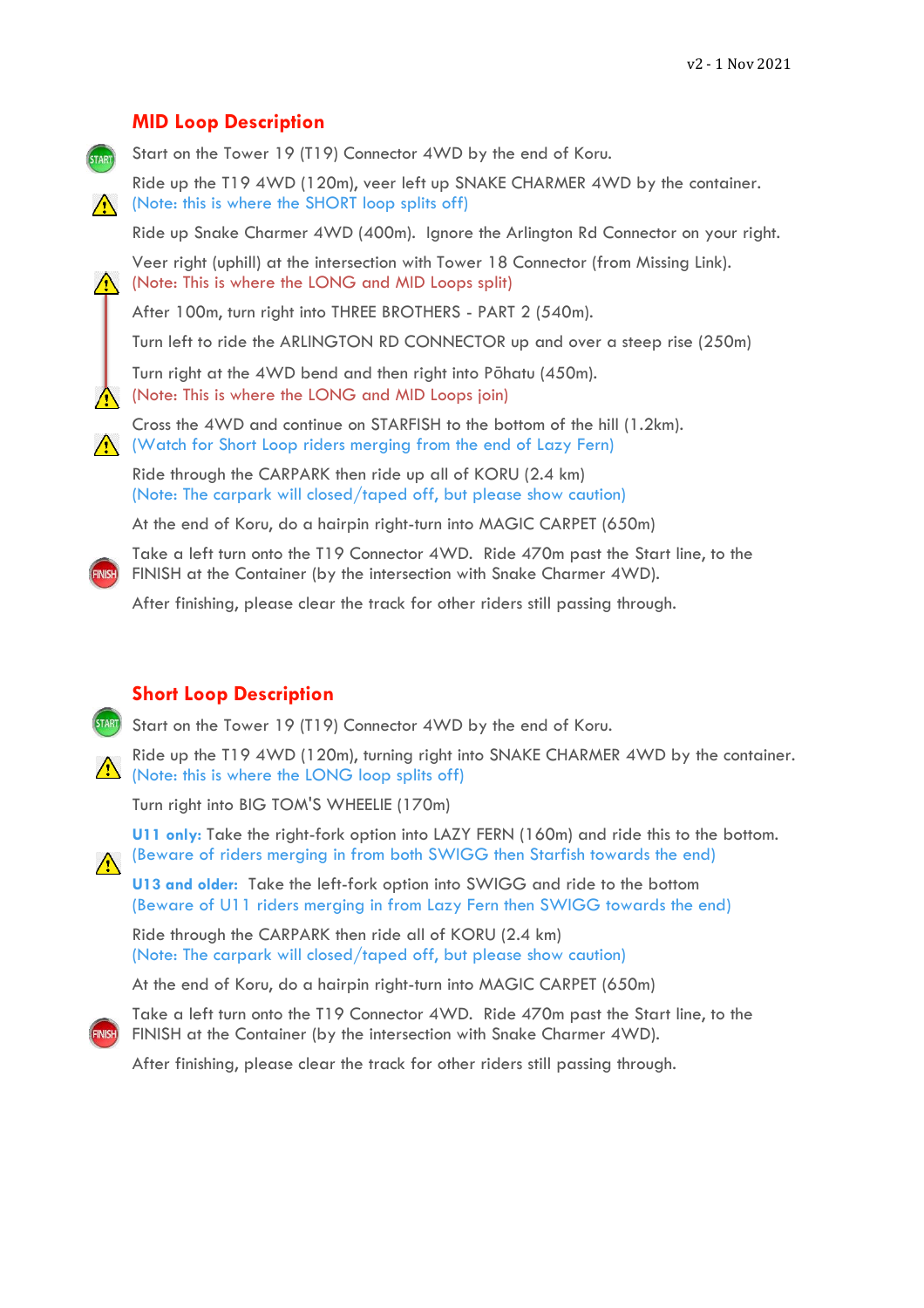# **Loop Counts**

Your age is based on the age you will be as at 31 Dec 2021. Distances are approximate.

## **9:30 Starters**

| <b>Social Men (Open age)</b>   | 3 short loops (15.6 km)          |
|--------------------------------|----------------------------------|
| <b>Social Women (Open age)</b> | 3 short loops (15.6 km)          |
| <b>Social eBike (Open age)</b> | 3 short loops (15.6 km)          |
| <b>Junior eBike (Open age)</b> | 3 short loops (15.6 km)          |
| <b>U15 Boys</b>                | 3 short loops (15.6 km)          |
| <b>U15 Girls</b>               | 2 short loops (10.4 km)          |
| <b>U13 Boys</b>                | 2 short loops (10.4 km)          |
| <b>U13 Girls</b>               | 2 short loops (10.4 km)          |
| <b>U11 Boys</b>                | 1 short loop (Lazy Fern: 5.4 km) |
| <b>U11 Girls</b>               | 1 short loop (Lazy Fern: 5.4 km) |

# **11:00 Starters**

| <b>Open Men</b>              | 1 long loop, 2 MID loops (23.4 km) |
|------------------------------|------------------------------------|
| <b>Open Women</b>            | 1 long loop, 2 MID loops (23.4 km) |
| <b>Masters Men 1 (30-39)</b> | 1 long loop, 2 MID loops (23.4 km) |
| <b>Masters Men 2 (40-49)</b> | 1 long loop, 2 MID loops (23.4 km) |
| <b>Masters Men 3 (50-59)</b> | 1 long loop, 2 MID loops (23.4 km) |
| Masters Men 4 (60+)          | 1 long loop, 2 MID loops (23.4 km) |
| <b>Masters Women (40+)</b>   | 1 long loop, 2 MID loops (23.4 km) |
| <b>U19 Men</b>               | 1 long loop, 2 MID loops (23.4 km) |
| <b>U19 Women</b>             | 1 long loop, 1 MID loops (19.6 km) |
| U17 Men                      | 1 long loop, 1 MID loops (19.6 km) |
| <b>U17 Women</b>             | 1 long loop, 1 MID loops (19.6 km) |

**Child (beginners 3-9 years)** Sorry no kids race at Level 2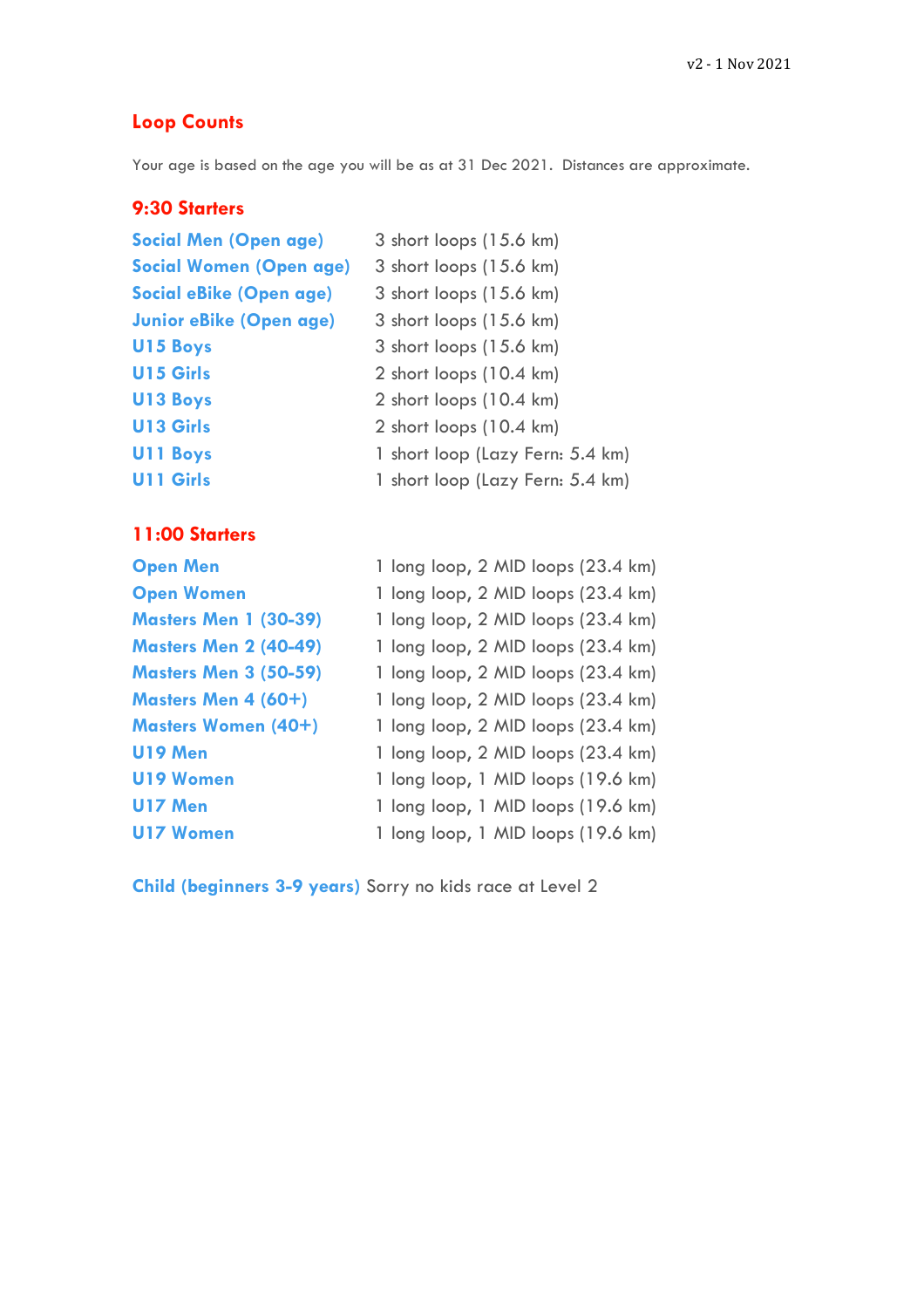# **LONG Loop Map**

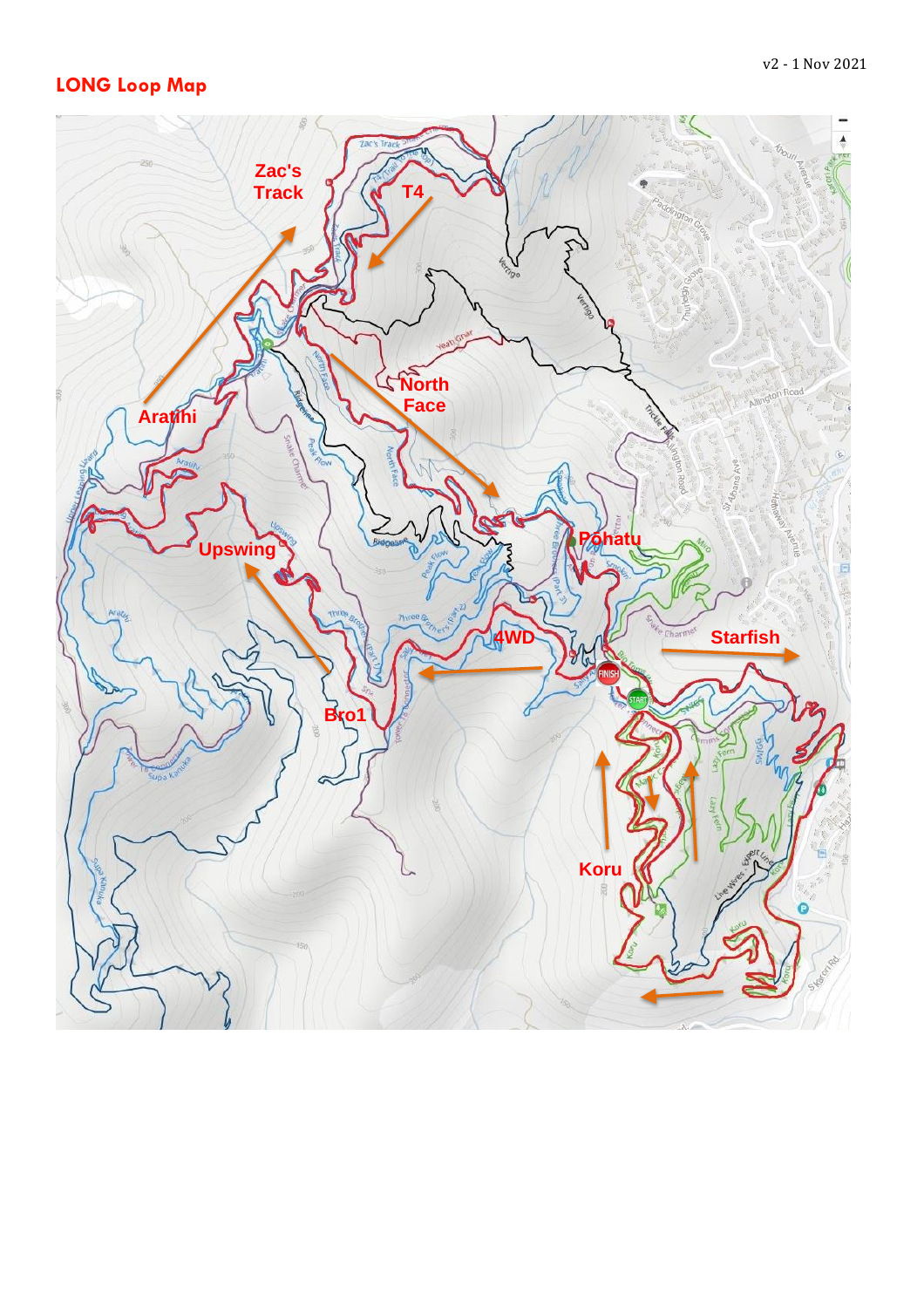# **MID Loop Map**